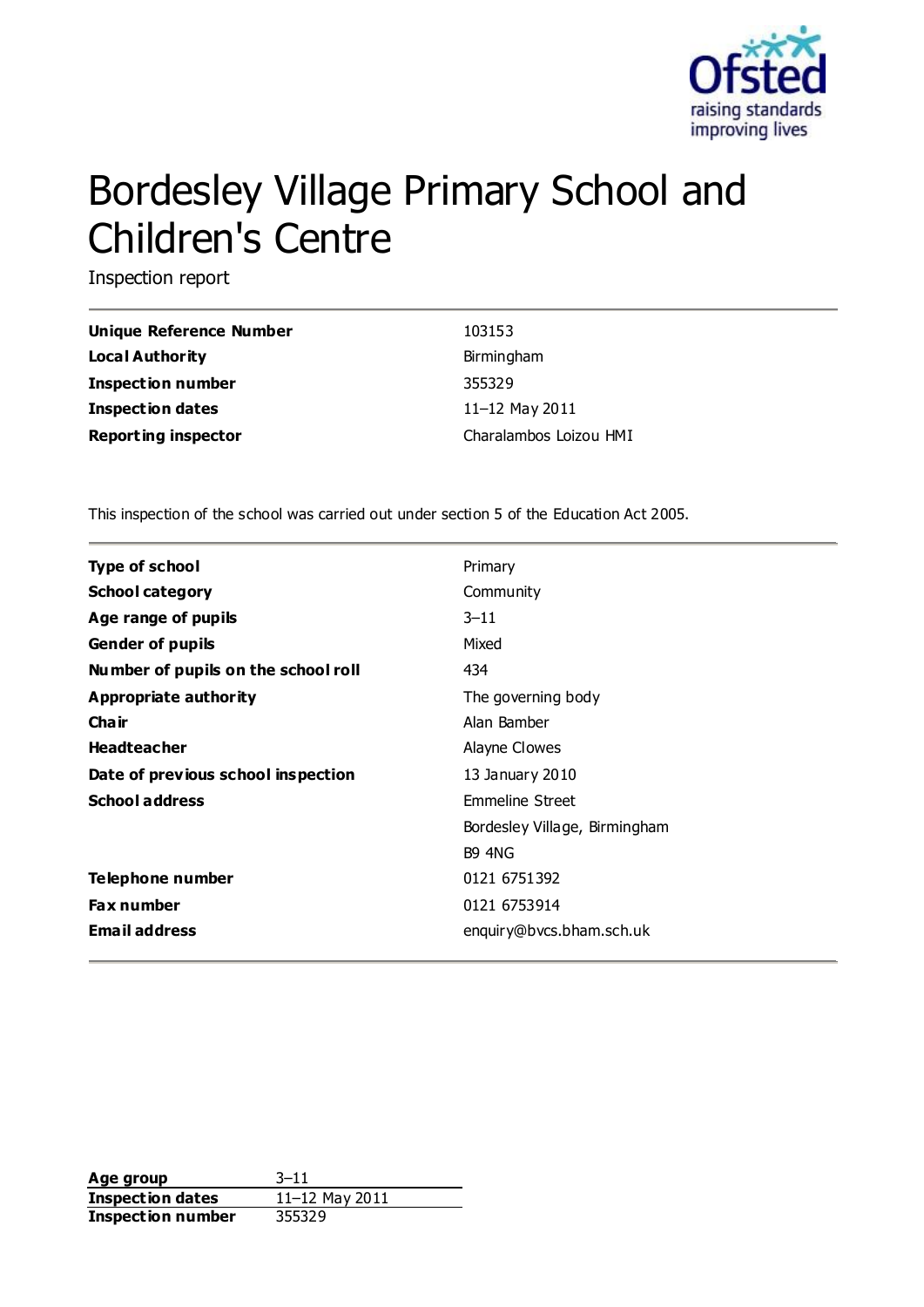The Office for Standards in Education, Children's Services and Skills (Ofsted) regulates and inspects to achieve excellence in the care of children and young people, and in education and skills for learners of all ages. It regulates and inspects childcare and children's social care, and inspects the Children and Family Court Advisory Support Service (Cafcass), schools, colleges, initial teacher training, work-based learning and skills training, adult and community learning, and education and training in prisons and other secure establishments. It assesses council children's services, and inspects services for looked after children, safeguarding and child protection.

Further copies of this report are obtainable from the school. Under the Education Act 2005, the school must provide a copy of this report free of charge to certain categories of people. A charge not exceeding the full cost of reproduction may be made for any other copies supplied.

If you would like a copy of this document in a different format, such as large print or Braille, please telephone 0300 123 4234, or email **[enquiries@ofsted.gov.uk](mailto:enquiries@ofsted.gov.uk)**.

You may copy all or parts of this document for non-commercial educational purposes, as long as you give details of the source and date of publication and do not alter the documentation in any way.

To receive regular email alerts about new publications, including survey reports and school inspection reports, please visit our website and go to 'Subscribe'.

Royal Exchange Buildings St Ann's Square Manchester M2 7LA T: 0300 123 4234 Textphone: 0161 618 8524 E: **[enquiries@ofsted.gov.uk](mailto:enquiries@ofsted.gov.uk)**

W: **[www.ofsted.gov.uk](http://www.ofsted.gov.uk/)**

© Crown copyright 2011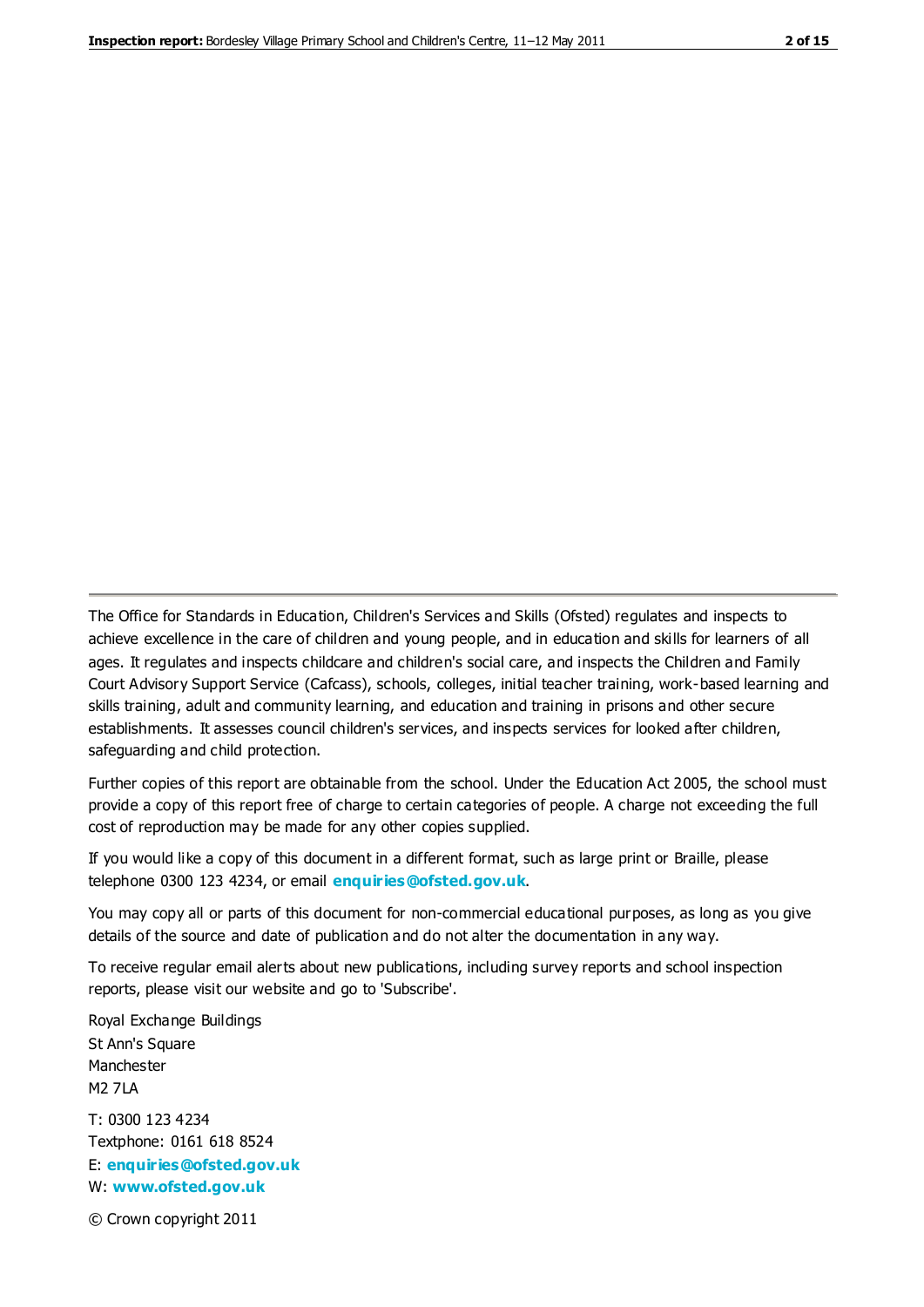# **Introduction**

This inspection was carried out by one of Her Majesty's Inspectors and three additional inspectors. The inspectors visited 25 lessons and observed 16 teachers and some teaching assistants who were teaching at the time of the inspection. Inspectors held meetings with the Chair of the Governing Body, staff and pupils as well as speaking to some parents and carers. Inspectors observed the school's work and the arrangements in place to safeguard pupils. They also looked at the school's development plan and self-evaluation, as well as assessment data that teachers use to monitor pupils' progress. Questionnaire returns from 102 parents and carers were analysed as well as returns from pupils and staff.

The inspection team reviewed many aspects of the school's work. It looked in detail at a number of key areas.

- Is attainment improving strongly enough by the end of Key Stage 2 in reading, writing and mathematics?
- Do teachers place sufficient demands on pupils in lessons across the school?
- Is the quality of teaching and learning improving well enough to accelerate pupils' achievement and sustain improvements to attainment?
- $\blacksquare$  How effective is the leadership team and governing body when monitoring the impact of the school's work on the progress and performance of pupils and staff?

# **Information about the school**

This is a large primary school with an Early Years Foundation Stage comprising a Nursery for three-year-olds who all attend full time, and two Reception classes for four-year-olds. In addition, the governing body manages an on-site children's centre and this was also visited by inspectors to evaluate its impact on provision in the Early Years Foundation Stage. Throughout the school the large majority of pupils come from a wide range of minority ethnic backgrounds. The largest groups are represented by pupils of Pakistani, African, Caribbean and Bangladeshi heritage. A small minority of pupils are from White British backgrounds. The percentage of pupils in the early stages of learning to speak English as an additional language is well above the national average. A high proportion of pupils join the school at different times with varying experiences of education. Many who join after the Reception year are new arrivals into the United Kingdom and have no experience of school or education. The proportion of pupils with special educational needs and/or disabilities is in line with that of most schools, and the percentage with a statement of special educational needs is below average. The main areas of additional need include moderate or specific learning difficulties and some pupils have speech and language, emotional or behavioural difficulties. The school has Healthy Schools and International School awards, as well as the Basic Skills Quality Mark. The school was last inspected by Ofsted in January 2010 and was given a notice to improve.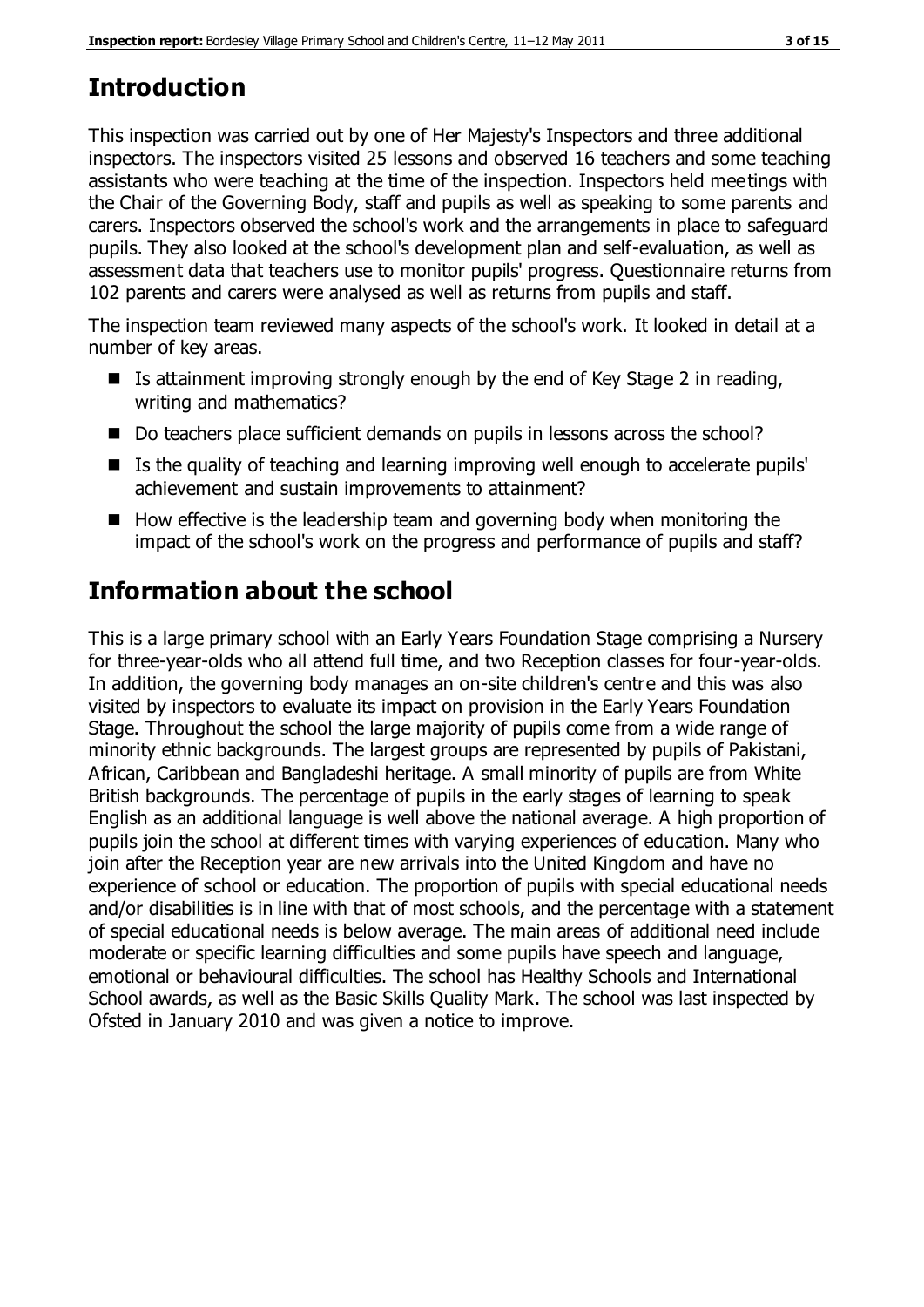# **Inspection judgements**

| Overall effectiveness: how good is the school?  |  |
|-------------------------------------------------|--|
| The school's capacity for sustained improvement |  |

# **Main findings**

In accordance with section 13 (5) of the Education Act 2005, Her Majesty's Chief Inspector is of the opinion that the school no longer requires significant improvement. The school provides a satisfactory education for its pupils in challenging circumstances. The leadership team, governing body and staff have made considerable steps towards eradicating underachievement and demonstrate satisfactory capacity to sustain improvements. Although attainment is low, it is rising strongly in all year groups and pupils are making satisfactory progress in relation to their low starting points. The staff provide strong pastoral support for pupils, which has resulted in improved good behaviour. Pupils say they enjoy school, which is reflected in attendance rates that have risen sharply and are now broadly average.

The teaching has improved and is satisfactory with enough good teaching to sustain the rise in attainment. The large majority of parents and carers responding to the inspection questionnaire are pleased with the school, one commented on noticeable improvements stating, 'At the last parents' evening we were very much encouraged by their (teachers) attitudes.' Pupils' learning and progress are satisfactory and improving securely. They are engaged and productive in most lessons so that an increasing proportion of pupils in every year group are reaching or exceeding the levels expected for their age in reading, writing and mathematics. This has been a considerable challenge to the school given the high level of mobility in the local area.

The leadership team and staff have sharpened the way teachers use assessment to adapt lesson planning so that it accommodates the needs of pupils who have the potential to reach or exceed the levels for their age. Teachers are now better at identifying pupils and groups who need booster work. Pupils in the early stages of learning to speak English as an additional language are supported well, both in lessons and when given additional bylingual teaching, so they engage in conversations and participate in lessons with confidence. Newly arrived pupils settle quickly into school, including those who have had no previous experience of education.

There remain inconsistencies in the teaching of mathematics as lessons do not provide enough opportunities for pupils to extend their knowledge of number and calculation because tasks are too easy or pupils are not given enough time to consolidate their learning independently. Assessment is not regular enough to monitor pupils' progress in mathematics. Consequently, attainment in mathematics by the end of Years 2 and 6 is lower than in reading and writing.

Since the last inspection, the teaching has made more significant inroads into improving attainment in reading and writing and this is reflected in much improved progress in pupils' writing. Teachers mark and assess pupils' writing diligently and with greater consistency. However, there are many pupils making common spelling and punctuation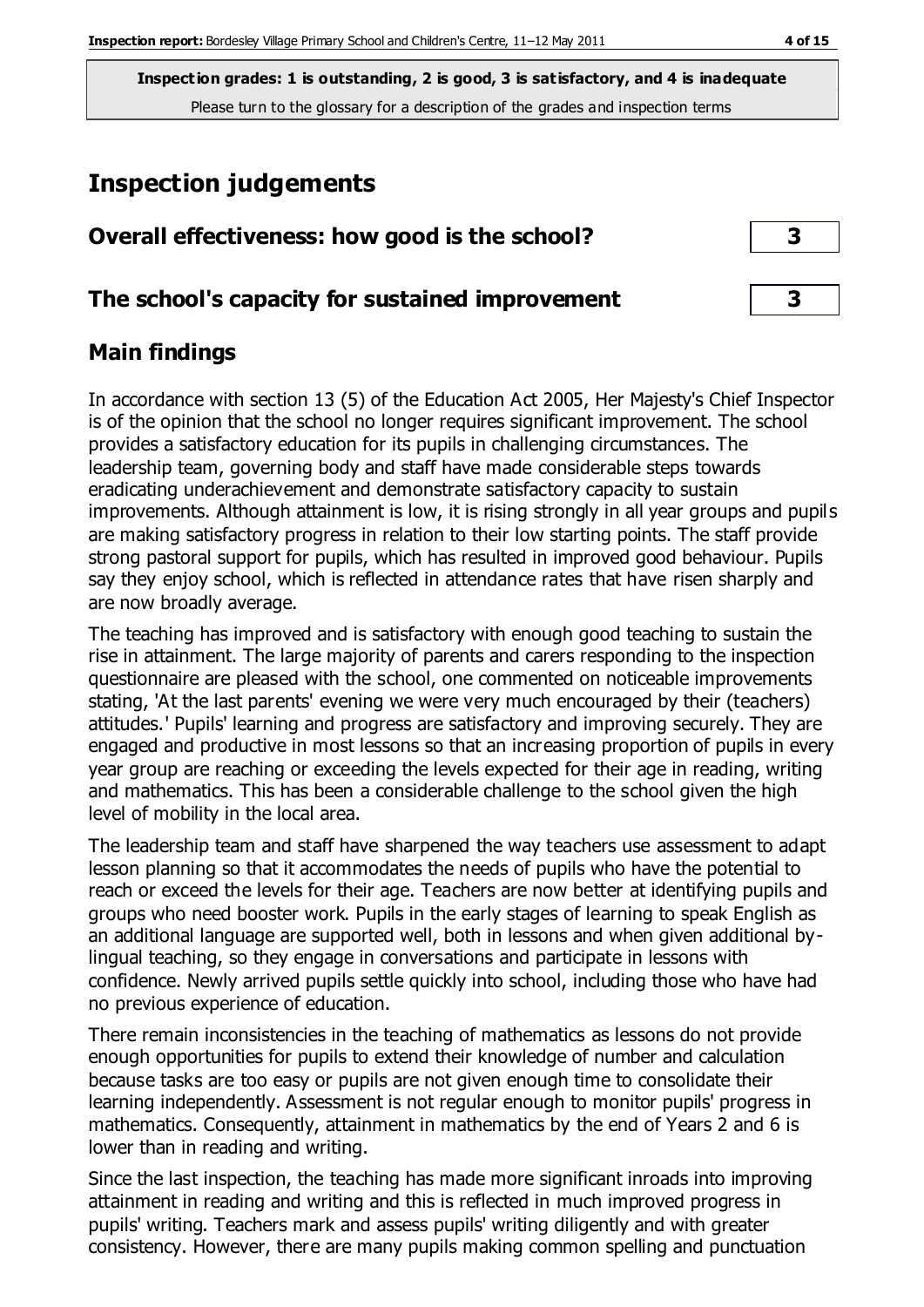errors because they do not always have enough time to edit their writing in lessons. Pupils' confidence and progress in reading is improving, but many do not read widely or regularly enough, which limits their experience of wider vocabulary and language.

Although children in the Early Years Foundation Stage make satisfactory progress the absence of permanent leadership in this key stage since the last inspection has led to inconsistencies in teaching and learning. As a result, there is no clear oversight or monitoring to ensure that all children consistently make the expected rates of progress. The headteacher and leadership team have stepped up the intensity of their monitoring in the rest of the school so they are better placed to evaluate what needs to be done to sustain improvements. This has been successful in raising attainment and improving the consistency of expectations that all staff set in their classroom practice. The governing body now plays a more prominent role in evaluating the performance of the school and is very committed to shaping its future direction and development.

Up to 40% of schools whose overall effectiveness is judged satisfactory may receive a monitoring visit by an Ofsted inspector before their next section 5 inspection.

# **What does the school need to do to improve further?**

- Accelerate the progress pupils make in mathematics to sustain improvements to their attainment by:
	- providing more challenging problem-solving tasks in all lessons that extends their learning towards higher levels
	- checking and assessing pupils' progress more regularly to ensure that they all reach their expected targets
	- ensuring that the work provided in lessons matches the needs and abilities of all pupils.
- $\blacksquare$  Build on the improvements to pupils' attainment in reading and writing by:
	- $-$  providing more time in lessons for them to correct and edit their writing
	- giving them more opportunities to read widely and more extensively
	- improving the accuracy of pupils' writing, especially spelling and punctuation.
- Strengthen the leadership and oversight of the Early Years Foundation Stage to ensure that there is greater consistency in the quality of teaching and learning in the Nursery and Reception classes.

# **Outcomes for individuals and groups of pupils 3**

Attainment, although low, is improving strongly. The work seen in lessons and in pupils' books show that their learning and progress is improving securely and quickly, including the progress made by pupils with special educational needs and/or disabilities. Assessments show improvements to attainment in mathematics but this is uneven compared with reading and writing. National tests results for pupils in Year 6 over the last three years show that too many did not reach the standards expected for their age in English and mathematics. Improved teaching and learning has begun to reverse this as there is now an upward trend, although the challenges offered to pupils' in mathematics lessons are not always ambitious enough to accelerate learning. In the most recent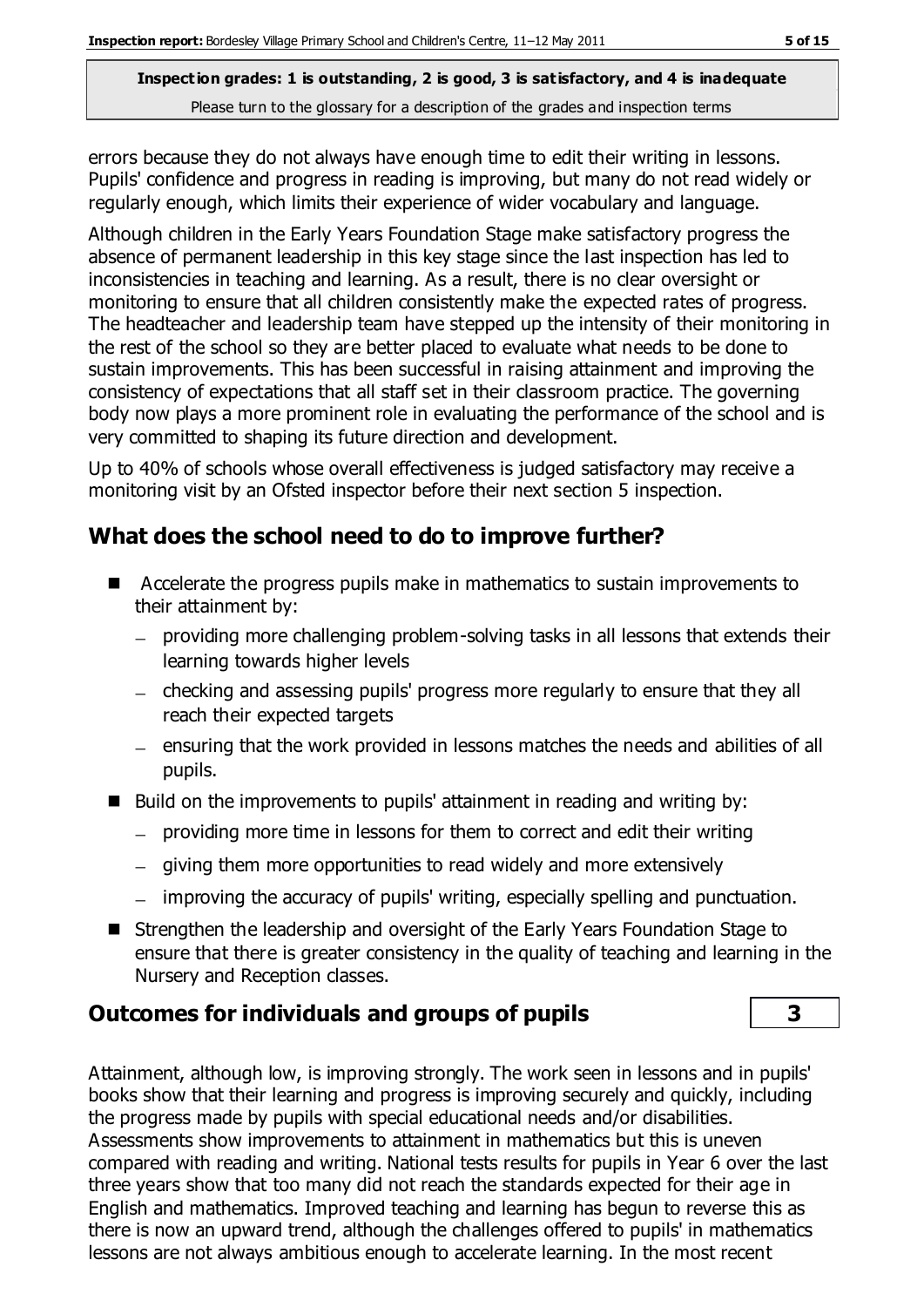assessments for pupils in Year 2, attainment was close to the national average in reading, writing and mathematics. Progress measures between Key Stages 1 and 2 were average last year compared with schools nationally and this is also reflected in current progress rates across the school.

Pupils' behaviour is good, including those at risk of displaying challenging behaviour as a result of the effective support provided by the learning mentor, teachers and teaching assistants. Pupils respect each other's views and they are attentive, responsive and keen to ask questions. They show initiative and have opportunities to work independently, share ideas when planning their writing. For example, the pupils in Year 4 generated notes, ideas and descriptive writing about recent events such as the Royal Wedding. Pupils feel safe and many have stated that they trust that adults will deal effectively with incidents of bullying. They know that their views are respected and their efforts valued. School councillors and special buddies who are given the responsibility of caring for new arrivals make a good contribution to the school. Pupils learn about and benefit from their direct experience and understanding of the diversity of ethnic and cultural traditions in the local and wider area. They enjoy coming to school and there is now greater consistency to pupils' learning as many pupils and their families have responded positively to the school's successful efforts to improve attendance. Large numbers of pupils participate in a very good range of sports and activities which benefit their health and well-being. The school provides good opportunities for pupils to engage in quiet reflection or prayer during assemblies and in the special multi-faith room at break-times.

| Pupils' achievement and the extent to which they enjoy their learning                                                     | 3                       |
|---------------------------------------------------------------------------------------------------------------------------|-------------------------|
| Taking into account:<br>Pupils' attainment <sup>1</sup>                                                                   | 4                       |
| The quality of pupils' learning and their progress                                                                        | 3                       |
| The quality of learning for pupils with special educational needs and/or disabilities<br>and their progress               | 3                       |
| The extent to which pupils feel safe                                                                                      | $\overline{\mathbf{2}}$ |
| Pupils' behaviour                                                                                                         | $\overline{\mathbf{2}}$ |
| The extent to which pupils adopt healthy lifestyles                                                                       | 2                       |
| The extent to which pupils contribute to the school and wider community                                                   | $\overline{\mathbf{2}}$ |
| The extent to which pupils develop workplace and other skills that will contribute to<br>their future economic well-being |                         |
| Taking into account:<br>Pupils' attendance <sup>1</sup>                                                                   | 3                       |
| The extent of pupils' spiritual, moral, social and cultural development                                                   | 2                       |

These are the grades for pupils' outcomes

<sup>1</sup> The grades for attainment and attendance are: 1 is high; 2 is above average; 3 is broadly average; and 4 is low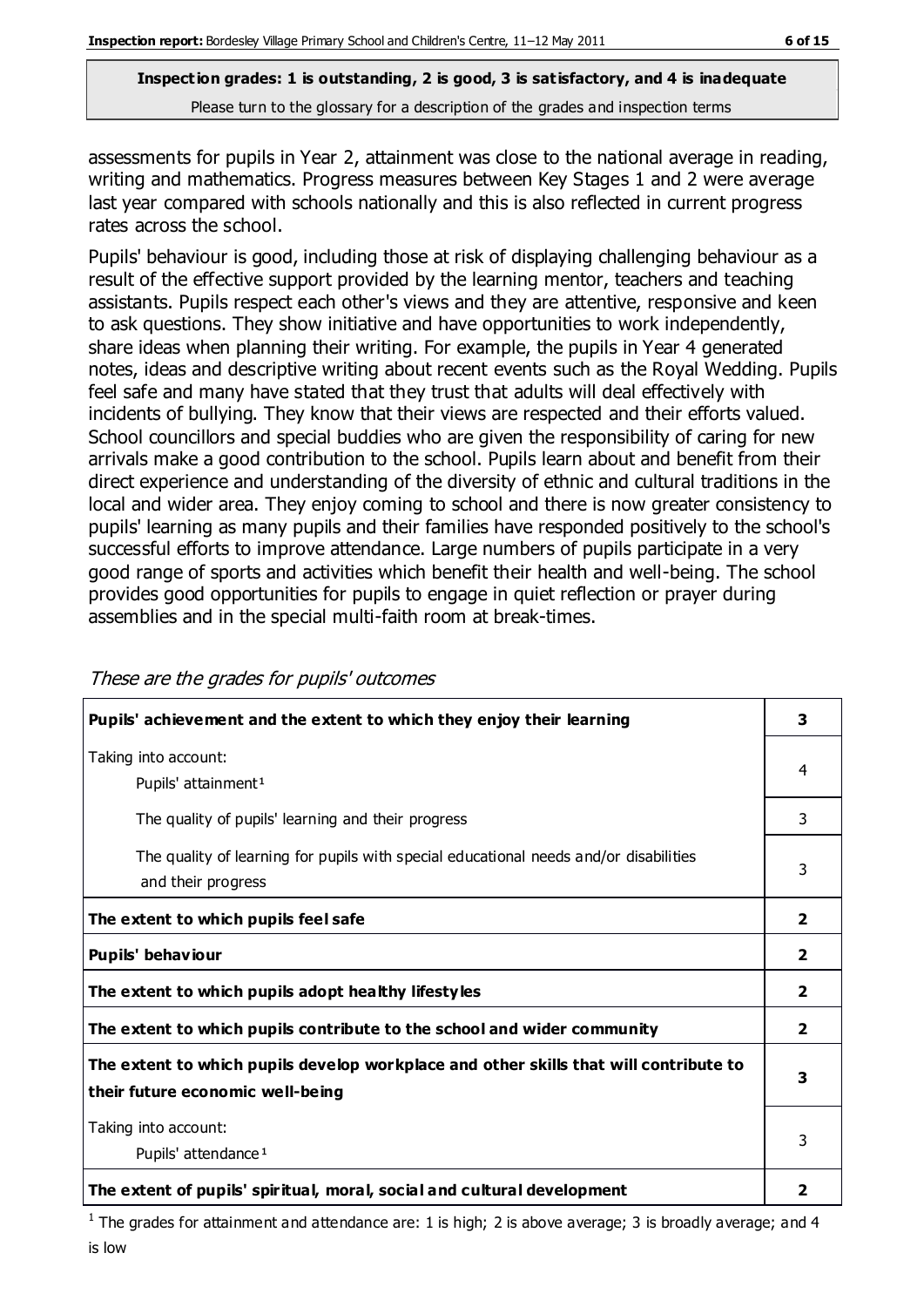### **How effective is the provision?**

The pace of learning is at least satisfactory in all lessons with enough good teaching and learning to continue raising standards. Teachers set clear objectives for each lesson, although some lessons, particularly in mathematics, do not incorporate enough work tailored specifically to meet the abilities of all pupils. Teachers mark pupils' work diligently and the comments provided often refer pupils to their learning targets which helps them assess how well they are doing. For example, a Year 2 pupil confidently explained, 'The pink gap tasks here (pointing to his work and what the teacher highlighted) make sure I remember what I have to do to get it right.' In most lessons, class discussions are productive but some teachers leave too little time for more focused independent work or problem solving to deepen pupils' understanding. Some lessons do not allow enough time for pupils to edit and improve the accuracy of their writing.

Pupils who find learning difficult or have special educational needs and/or disabilities are provided with good care and encouragement. Each stage of these pupils' progress is checked regularly but this is not always rigorous enough to adapt interventions and programmes that ensure that they all reach their targets. Pupils learning English as an additional language are encouraged to work with others, which improves their spoken English.

The curriculum provides some stimulating topics and opportunities for pupils to write at length across a broad range of subjects. Topics incorporate a good range of visits to places of interest or outdoor team-building activities, as well as music and sport that broaden pupils' experiences and benefit their personal, social and emotional development. Pupils enjoy learning to speak Spanish, which is well taught, and extends their use of language as well as having a positive impact on their personal and academic development. Video conferencing links with a school abroad and visits to places of interest, broaden pupils' learning experiences and skills within and beyond their immediate community. There is a good balance of physical, creative and technology work for pupils to experience, including ICT, which develop a range of core skills that prepares them adequately for the next stage of their education and for the future. However, pupils do not have enough opportunities to extend their reading skills by choosing books and resources more widely. Although the school's library is accessible it is not functional or suitable enough to encourage pupils to choose from a wider range of fiction books or to accommodate extended studies or research.

There is strong pastoral support for pupils. The staff have well established partnerships and effective links with outside agencies and the on-site children's centre which, in addition to the use of the learning mentor, offers additional welfare services and home links with families.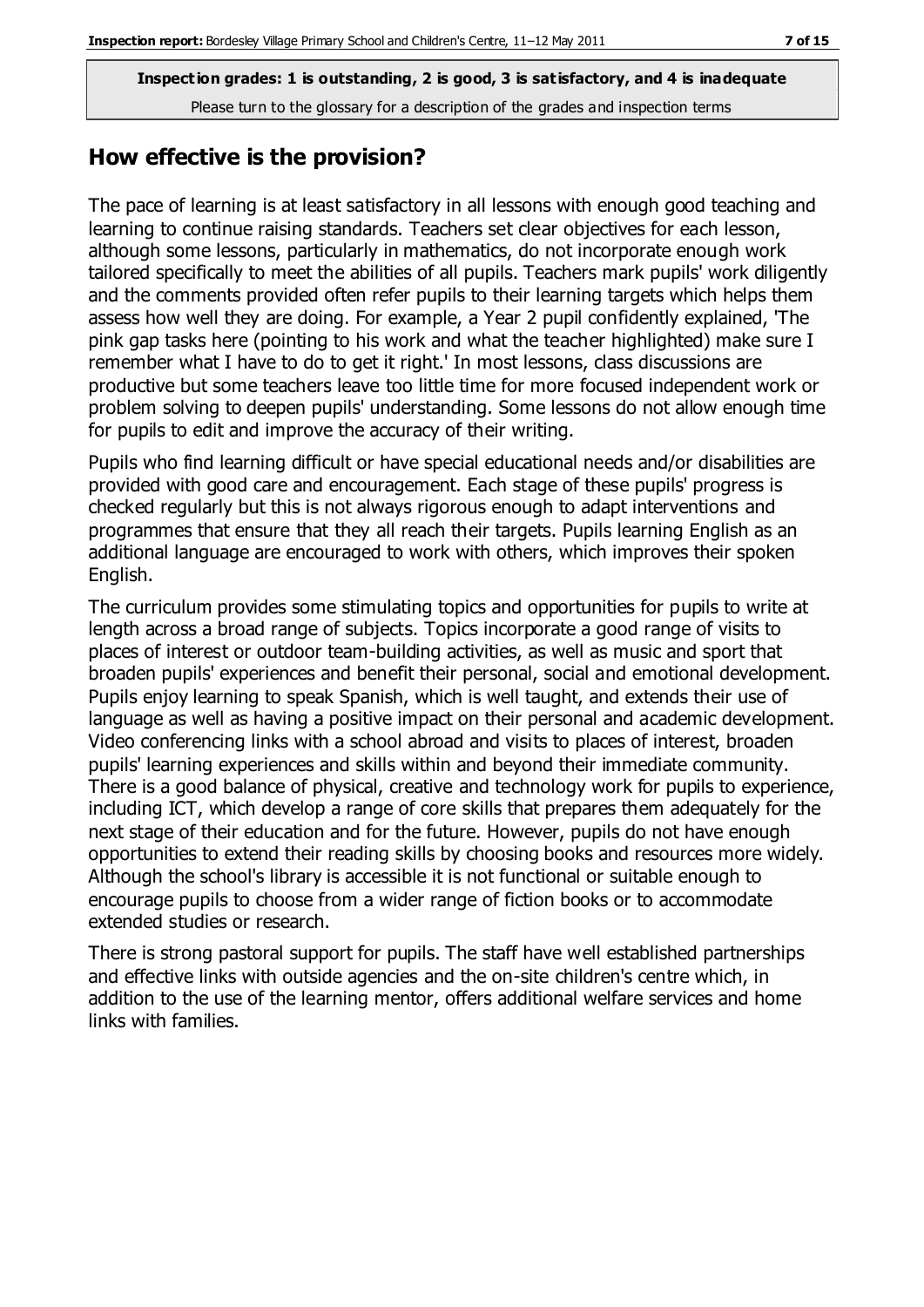**Inspection grades: 1 is outstanding, 2 is good, 3 is satisfactory, and 4 is inadequate**

Please turn to the glossary for a description of the grades and inspection terms

These are the grades for the quality of provision

| The quality of teaching                                                                                    |  |
|------------------------------------------------------------------------------------------------------------|--|
| Taking into account:<br>The use of assessment to support learning                                          |  |
| The extent to which the curriculum meets pupils' needs, including, where relevant,<br>through partnerships |  |
| The effectiveness of care, guidance and support                                                            |  |

# **How effective are leadership and management?**

Since the school's last inspection the headteacher and deputy headteacher have worked effectively with phase leaders and staff to focus on improving the consistency of the teaching across the school. Partnerships established with other schools in the local consortium have also helped to support teachers' training and improve their classroom practice. The staff and governing body used the areas for improvement identified at the time of the last inspection well to engage in a coordinated process of self-evaluation, audit and review that focuses on raising attainment. As a result, more regular monitoring and sharper assessments of pupils' progress and performance have been undertaken to iron out inconsistencies in pupils' learning and eradicate underachievement. The governing body is now supporting the school more efficiently and effectively having undertaken more training to improve its ability to assess and evaluate the school's performance. A good start has been made in setting out a more systematic structure to development planning and monitoring so that the staff and governing body are in a stronger position to identify the most important priorities for improvement.

Sharper assessment systems have contributed well to improving teachers' planning. Termly meetings between the leadership team and staff to look at pupils' work and measure their progress have improved teachers' understanding of attainment levels. Interim (half-termly) checks by teachers, who are now more ambitious and skilled in assessing their pupils, have increased the pace of pupils' learning in all classes. However, there are some inconsistencies in the progress that pupils make, particularly in mathematics, because reviews of progress are not always robust or regular enough to ensure that all pupils reach their learning targets.

The school listens to the views of its community, which accounts for the good level of satisfaction expressed in the inspection questionnaires. There is a commitment to inclusion and equality of opportunity, reflected most in the sensitive care and management of pupils with learning, emotional or behavioural difficulties, as well as those whose circumstances cause them to be particularly vulnerable. The school's contribution to community cohesion is satisfactory. Pupils learn about the main world religions with good opportunities for them to experience different cultural traditions and the diversity of the community in the local area. The staff are increasingly measuring the performance and progress of pupils from different backgrounds. The outcomes of these assessments are not being used sufficiently to measure the impact of the support provided for pupils.

At the time of the inspection all safeguarding requirements were being met and, as well as being in line with statutory requirements, there are robust risk assessments for all school activities and resources. There are stringent arrangements and checking systems in place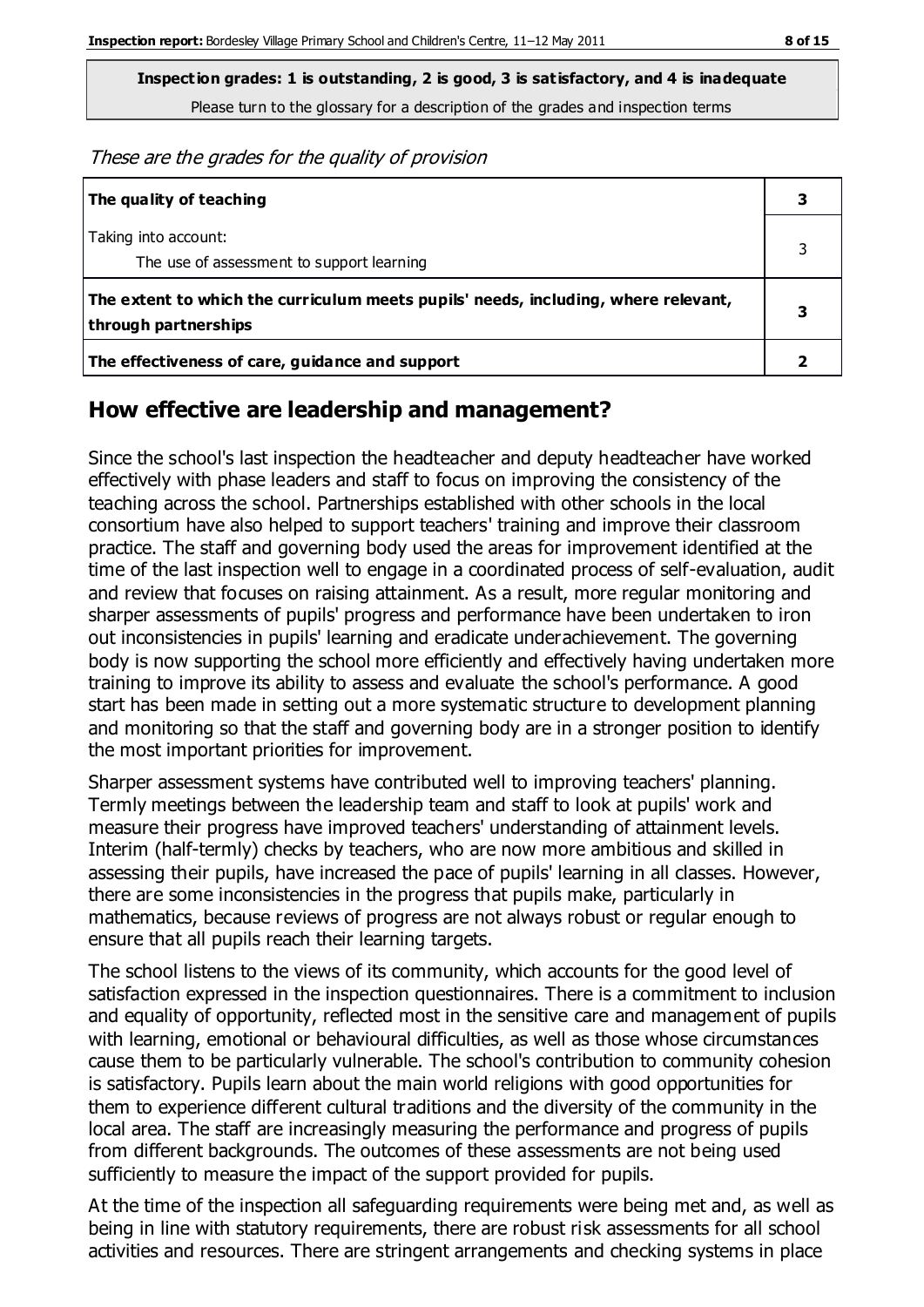to ensure that only suitable adults come into contact with pupils, as well as consistent policies and well-qualified staff that have clear responsibilities for child protection.

These are the grades for leadership and management

| The effectiveness of leadership and management in embedding ambition and driving<br>improvement                                                                  |                |
|------------------------------------------------------------------------------------------------------------------------------------------------------------------|----------------|
| Taking into account:<br>The leadership and management of teaching and learning                                                                                   | 3              |
| The effectiveness of the governing body in challenging and supporting the<br>school so that weaknesses are tackled decisively and statutory responsibilities met | 3              |
| The effectiveness of the school's engagement with parents and carers                                                                                             | $\overline{2}$ |
| The effectiveness of partnerships in promoting learning and well-being                                                                                           | 3              |
| The effectiveness with which the school promotes equality of opportunity and tackles<br>discrimination                                                           | 3              |
| The effectiveness of safeguarding procedures                                                                                                                     | 2              |
| The effectiveness with which the school promotes community cohesion                                                                                              |                |
| The effectiveness with which the school deploys resources to achieve value for money                                                                             | 3              |

# **Early Years Foundation Stage**

The majority of children join the Nursery and Reception classes with skills and aptitudes that are well below those expected for their age. Although attainment is below that expected in all areas of learning by the time they start Year 1, the children make satisfactory progress. The children are settled and enjoy their experiences but there are inconsistencies in the quality of teaching and learning. Since the last inspection there has been no permanent leader appointed to manage the Early Years Foundation Stage with interim management responsibilities assigned to different staff. This has resulted in inconsistent expectations so that children make uneven progress at different times, particularly when working independently. Nursery children are provided with good opportunities to improve their spoken language and to listen to others in the 'quiet room'. Reception children make satisfactory progress linking letters and sounds to words through songs, nursery rhymes and when reading or listening to stories. There are good opportunities for both Nursery and Reception children to write and draw, as well as count and use numbers. Some children, boys in particular, tend to flit between areas when they are expected to choose activities for themselves because there is no specific focus or challenge to the activities. The lack of consistent leadership does not provide a clear expectation for all staff as to what children are expected to achieve.

There are warm and trusting relationships between children and with adults. Nursery children use the indoor and outdoor spaces productively to explore and work with other children. Reception children do not have as much space as Nursery children in their classrooms, although adults make the best use they can by setting up specific areas. For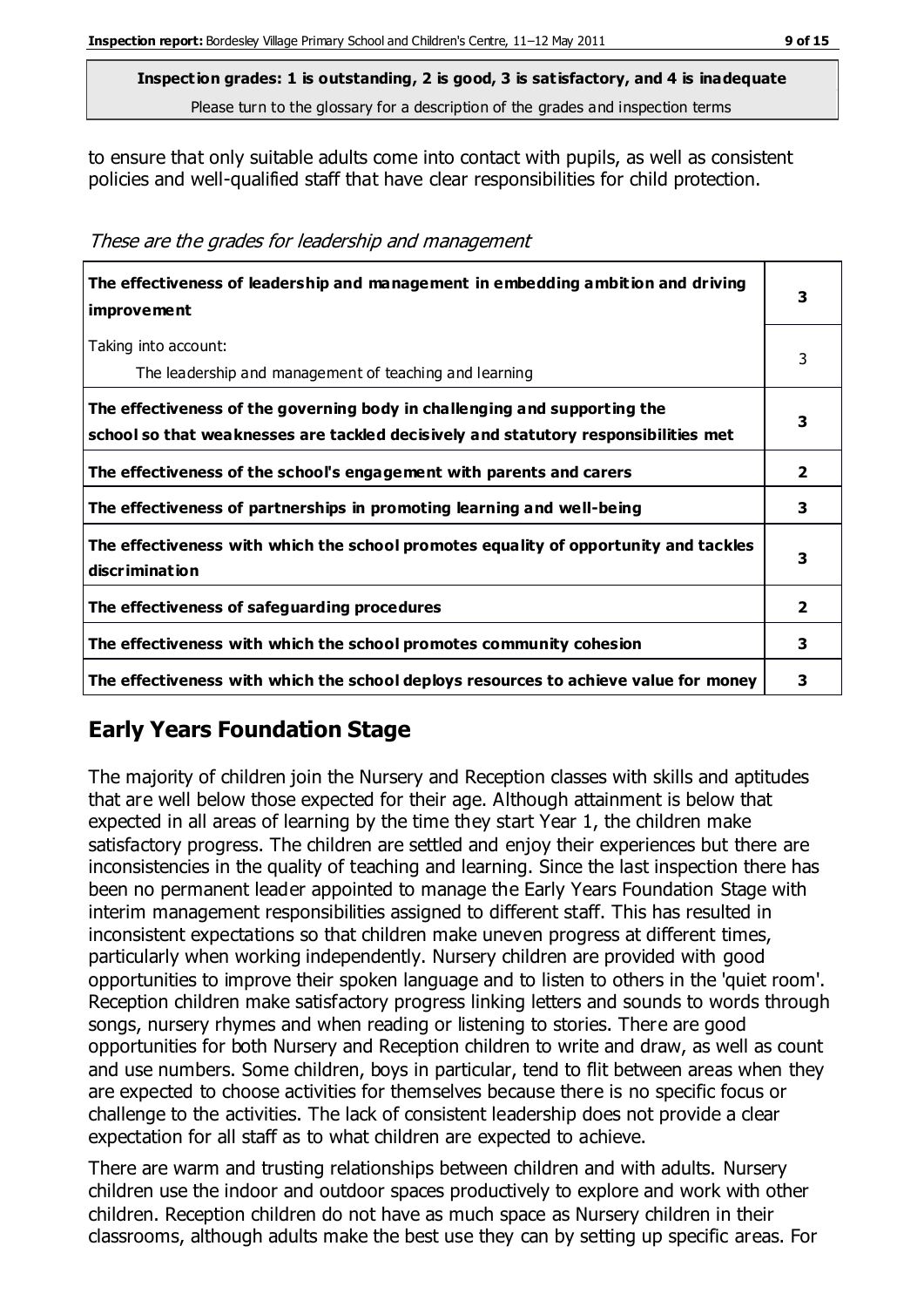example, when engaged in focused work looking at plants, the teacher ensures that the children all handle their own plants to optimise their learning. In both the Nursery and Reception classes, adults plan a range of focused activities but sometimes children who are working and playing independently distract those working with adults, especially if noise levels are too high.

There are good links with parents and families which is enhanced by the services offered by the Children's Centre. Parents and carers utilise this partnership by engaging with both the school and centre staff. Workshops and pre-school events make a positive contribution to transition arrangements so that children who join the school's Early Years Foundation Stage settle quickly.

These are the grades for the Early Years Foundation Stage

| Overall effectiveness of the Early Years Foundation Stage                             |  |
|---------------------------------------------------------------------------------------|--|
| Taking into account:<br>Outcomes for children in the Early Years Foundation Stage     |  |
| The quality of provision in the Early Years Foundation Stage                          |  |
| The effectiveness of leadership and management of the Early Years Foundation<br>Stage |  |

# **Views of parents and carers**

Nearly one in four parents and carers responded to the inspection questionnaire which is below average compared with most school inspections. The large majority of responses were mainly positive about their children's experiences and progress in school. A small number are concerned about pupils' behaviour and academic progress. Behaviour has improved since the last inspection as it is now good. Inspectors agree with parents and carers that their children's achievement in reading, writing and mathematics should be higher. There has been considerable progress since the last inspection and inspectors have judged that the school is now heading in the right direction to sustain the current trend of improvement.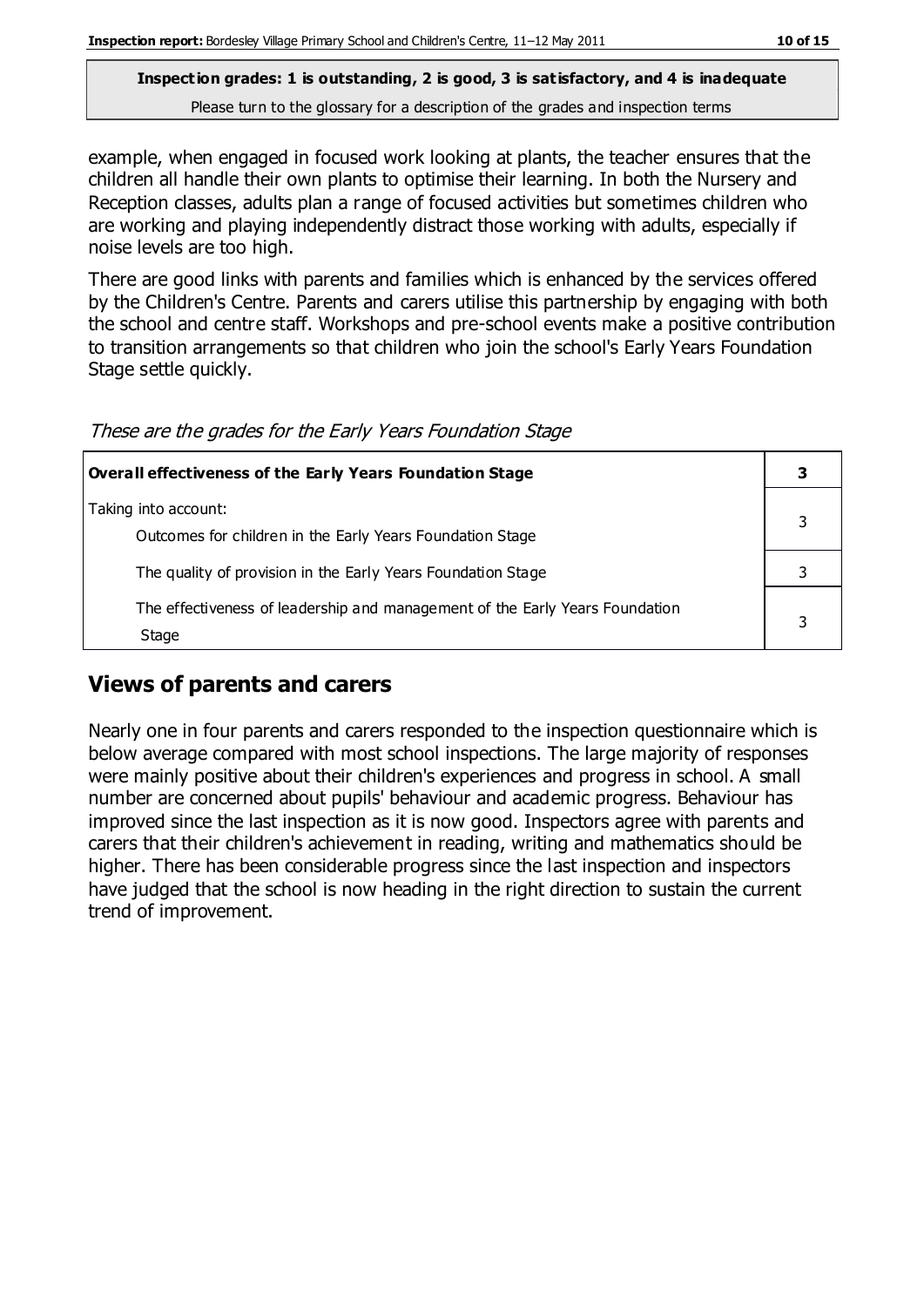#### **Responses from parents and carers to Ofsted's questionnaire**

Ofsted invited all the registered parents and carers of pupils registered at Bordesley Village Primary School and Children's Centre to complete a questionnaire about their views of the school.

In the questionnaire, parents and carers were asked to record how strongly they agreed with 13 statements about the school. The inspection team received 102 completed questionnaires by the end of the on-site inspection. In total, there are 434 pupils registered at the school.

| <b>Statements</b>                                                                                                                                                                                                                                       | <b>Strongly</b><br>agree |               | Agree        |               | <b>Disagree</b> |                | <b>Strongly</b><br>disagree |                |
|---------------------------------------------------------------------------------------------------------------------------------------------------------------------------------------------------------------------------------------------------------|--------------------------|---------------|--------------|---------------|-----------------|----------------|-----------------------------|----------------|
|                                                                                                                                                                                                                                                         | <b>Total</b>             | $\frac{0}{0}$ | <b>Total</b> | $\frac{0}{0}$ | <b>Total</b>    | $\frac{0}{0}$  | <b>Total</b>                | $\frac{0}{0}$  |
| My child enjoys school                                                                                                                                                                                                                                  | 50                       | 49            | 47           | 46            | $\overline{4}$  | $\overline{4}$ | $\mathbf 0$                 | $\mathbf 0$    |
| The school keeps my child<br>safe                                                                                                                                                                                                                       | 42                       | 42            | 55           | 54            | 3               | 3              | 1                           | $\mathbf{1}$   |
| My school informs me about<br>my child's progress                                                                                                                                                                                                       | 29                       | 28            | 67           | 66            | $\overline{2}$  | $\overline{2}$ | $\overline{2}$              | $\overline{2}$ |
| My child is making enough<br>progress at this school                                                                                                                                                                                                    | 31                       | 31            | 58           | 58            | 6               | 6              | 5                           | 5              |
| The teaching is good at this<br>school                                                                                                                                                                                                                  | 29                       | 29            | 63           | 63            | 6               | 6              | $\overline{2}$              | $\overline{2}$ |
| The school helps me to<br>support my child's learning                                                                                                                                                                                                   | 30                       | 30            | 55           | 54            | 9               | 9              | 4                           | $\overline{4}$ |
| The school helps my child to<br>have a healthy lifestyle                                                                                                                                                                                                | 26                       | 26            | 63           | 62            | $\overline{7}$  | $\overline{7}$ | $\overline{4}$              | $\overline{4}$ |
| The school makes sure that<br>my child is well prepared for<br>the future (for example<br>changing year group,<br>changing school, and for<br>children who are finishing<br>school, entering further or<br>higher education, or entering<br>employment) | 32                       | 32            | 56           | 55            | 8               | 8              | 4                           | 4              |
| The school meets my child's<br>particular needs                                                                                                                                                                                                         | 22                       | 22            | 67           | 66            | 6               | 6              | 4                           | 4              |
| The school deals effectively<br>with unacceptable behaviour                                                                                                                                                                                             | 27                       | 26            | 62           | 61            | 8               | 8              | 4                           | 4              |
| The school takes account of<br>my suggestions and concerns                                                                                                                                                                                              | 21                       | 21            | 63           | 64            | 9               | 9              | 3                           | 3              |
| The school is led and<br>managed effectively                                                                                                                                                                                                            | 24                       | 24            | 65           | 66            | $\overline{7}$  | $\overline{7}$ | $\overline{2}$              | $\overline{2}$ |
| Overall, I am happy with my<br>child's experience at this<br>school                                                                                                                                                                                     | 41                       | 41            | 53           | 52            | 3               | 3              | $\overline{4}$              | $\overline{4}$ |

The table above summarises the responses that parents and carers made to each statement. The percentages indicate the proportion of parents and carers giving that response out of the total number of completed questionnaires. Where one or more parents and carers chose not to answer a particular question, the percentages will not add up to 100%.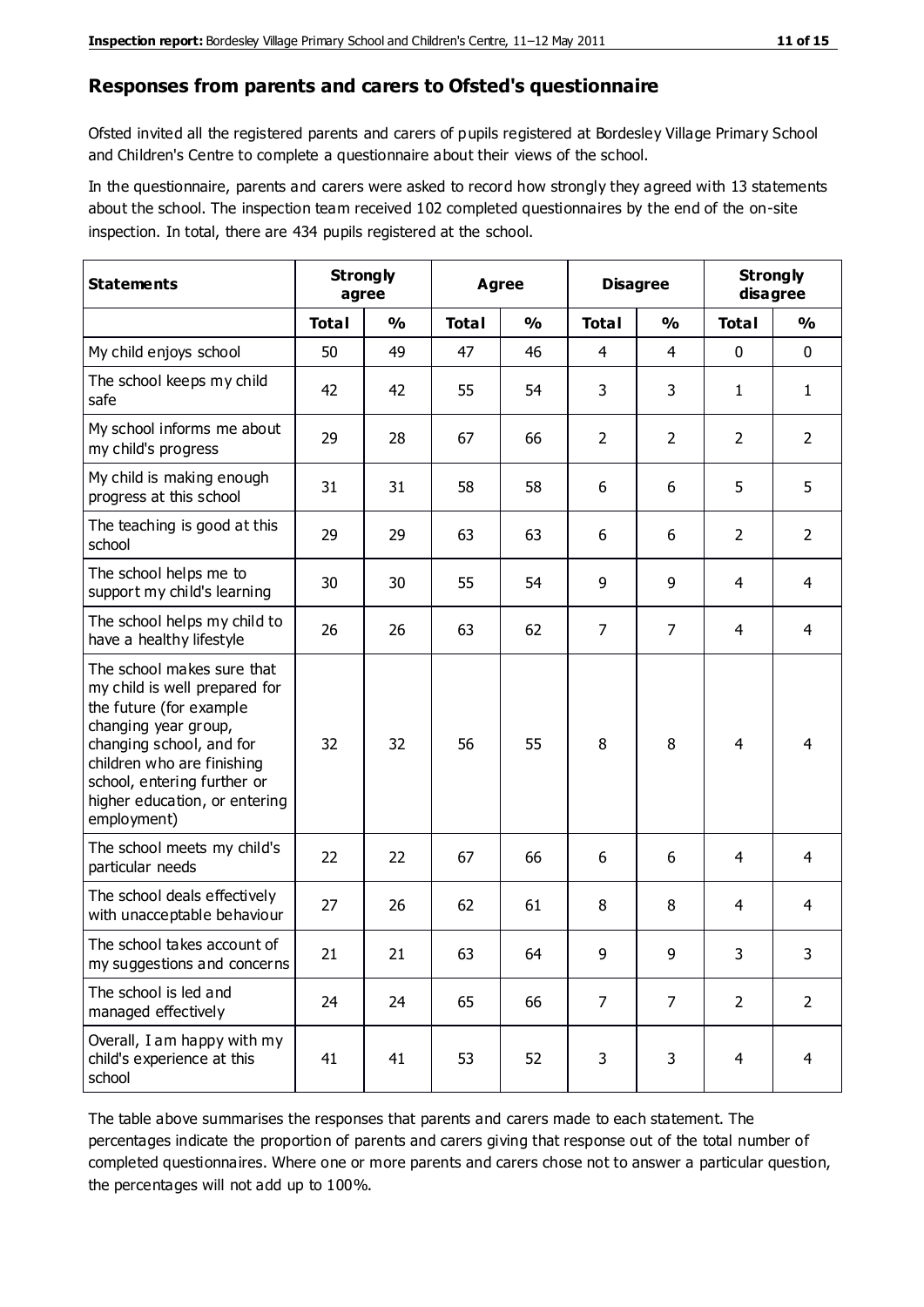# **Glossary**

| Grade   | <b>Judgement</b> | <b>Description</b>                                                                                                                                                                                                            |
|---------|------------------|-------------------------------------------------------------------------------------------------------------------------------------------------------------------------------------------------------------------------------|
| Grade 1 | Outstanding      | These features are highly effective. An outstanding school<br>provides exceptionally well for all its pupils' needs.                                                                                                          |
| Grade 2 | Good             | These are very positive features of a school. A school that<br>is good is serving its pupils well.                                                                                                                            |
| Grade 3 | Satisfactory     | These features are of reasonable quality. A satisfactory<br>school is providing adequately for its pupils.                                                                                                                    |
| Grade 4 | Inadequate       | These features are not of an acceptable standard. An<br>inadequate school needs to make significant improvement<br>in order to meet the needs of its pupils. Ofsted inspectors<br>will make further visits until it improves. |

## **What inspection judgements mean**

## **Overall effectiveness of schools**

|                       | Overall effectiveness judgement (percentage of schools) |      |                     |                   |
|-----------------------|---------------------------------------------------------|------|---------------------|-------------------|
| <b>Type of school</b> | <b>Outstanding</b>                                      | Good | <b>Satisfactory</b> | <b>Inadequate</b> |
| Nursery schools       | 46                                                      | 48   | 6                   |                   |
| Primary schools       | 6                                                       | 47   | 40                  | 7                 |
| Secondary schools     | 12                                                      | 39   | 38                  | 11                |
| Sixth forms           | 13                                                      | 42   | 41                  | 3                 |
| Special schools       | 28                                                      | 49   | 19                  | 4                 |
| Pupil referral units  | 14                                                      | 45   | 31                  | 10                |
| All schools           | 10                                                      | 46   | 37                  |                   |

New school inspection arrangements were introduced on 1 September 2009. This means that inspectors now make some additional judgements that were not made previously.

The data in the table above are for the period 1 September 2010 to 31 December 2010 and are consistent with the latest published official statistics about maintained school inspection outcomes (see **[www.ofsted.gov.uk](http://www.ofsted.gov.uk/)**).

The sample of schools inspected during 2010/11 was not representative of all schools nationally, as weaker schools are inspected more frequently than good or outstanding schools.

Percentages are rounded and do not always add exactly to 100.

Sixth form figures reflect the judgements made for the overall effectiveness of the sixth form in secondary schools, special schools and pupil referral units.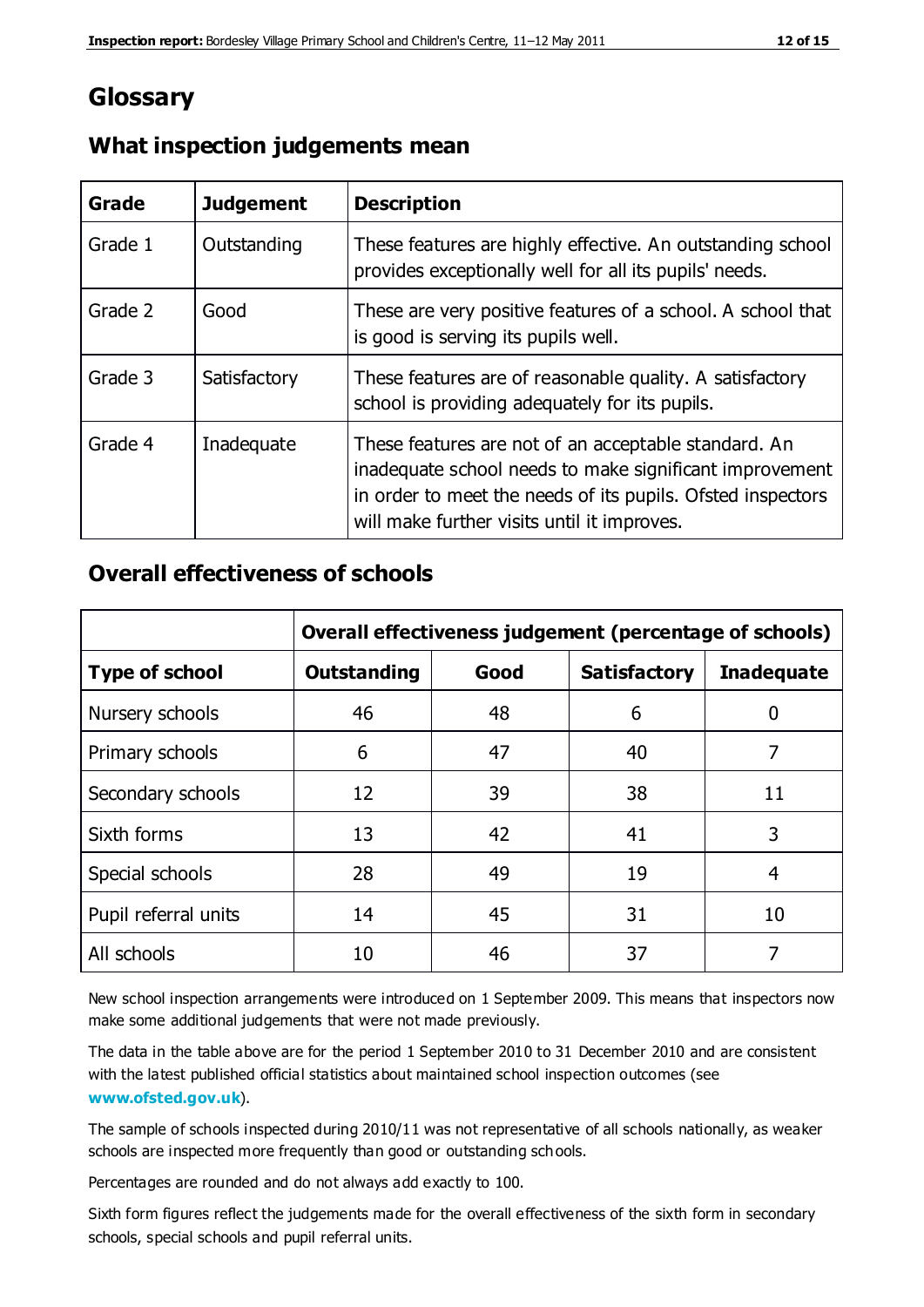# **Common terminology used by inspectors**

| Achievement:               | the progress and success of a pupil in their learning,<br>development or training.                                                                                                                                                          |
|----------------------------|---------------------------------------------------------------------------------------------------------------------------------------------------------------------------------------------------------------------------------------------|
| Attainment:                | the standard of the pupils' work shown by test and<br>examination results and in lessons.                                                                                                                                                   |
| Capacity to improve:       | the proven ability of the school to continue<br>improving. Inspectors base this judgement on what<br>the school has accomplished so far and on the quality<br>of its systems to maintain improvement.                                       |
| Leadership and management: | the contribution of all the staff with responsibilities,<br>not just the headteacher, to identifying priorities,<br>directing and motivating staff and running the school.                                                                  |
| Learning:                  | how well pupils acquire knowledge, develop their<br>understanding, learn and practise skills and are<br>developing their competence as learners.                                                                                            |
| Overall effectiveness:     | inspectors form a judgement on a school's overall<br>effectiveness based on the findings from their<br>inspection of the school. The following judgements,<br>in particular, influence what the overall effectiveness<br>judgement will be. |
|                            | The school's capacity for sustained<br>improvement.                                                                                                                                                                                         |
|                            | Outcomes for individuals and groups of pupils.                                                                                                                                                                                              |
|                            | The quality of teaching.                                                                                                                                                                                                                    |
|                            | The extent to which the curriculum meets<br>pupils' needs, including, where relevant,<br>through partnerships.                                                                                                                              |
|                            | The effectiveness of care, guidance and<br>support.                                                                                                                                                                                         |
| Progress:                  | the rate at which pupils are learning in lessons and<br>over longer periods of time. It is often measured by<br>comparing the pupils' attainment at the end of a key                                                                        |

stage with their attainment when they started.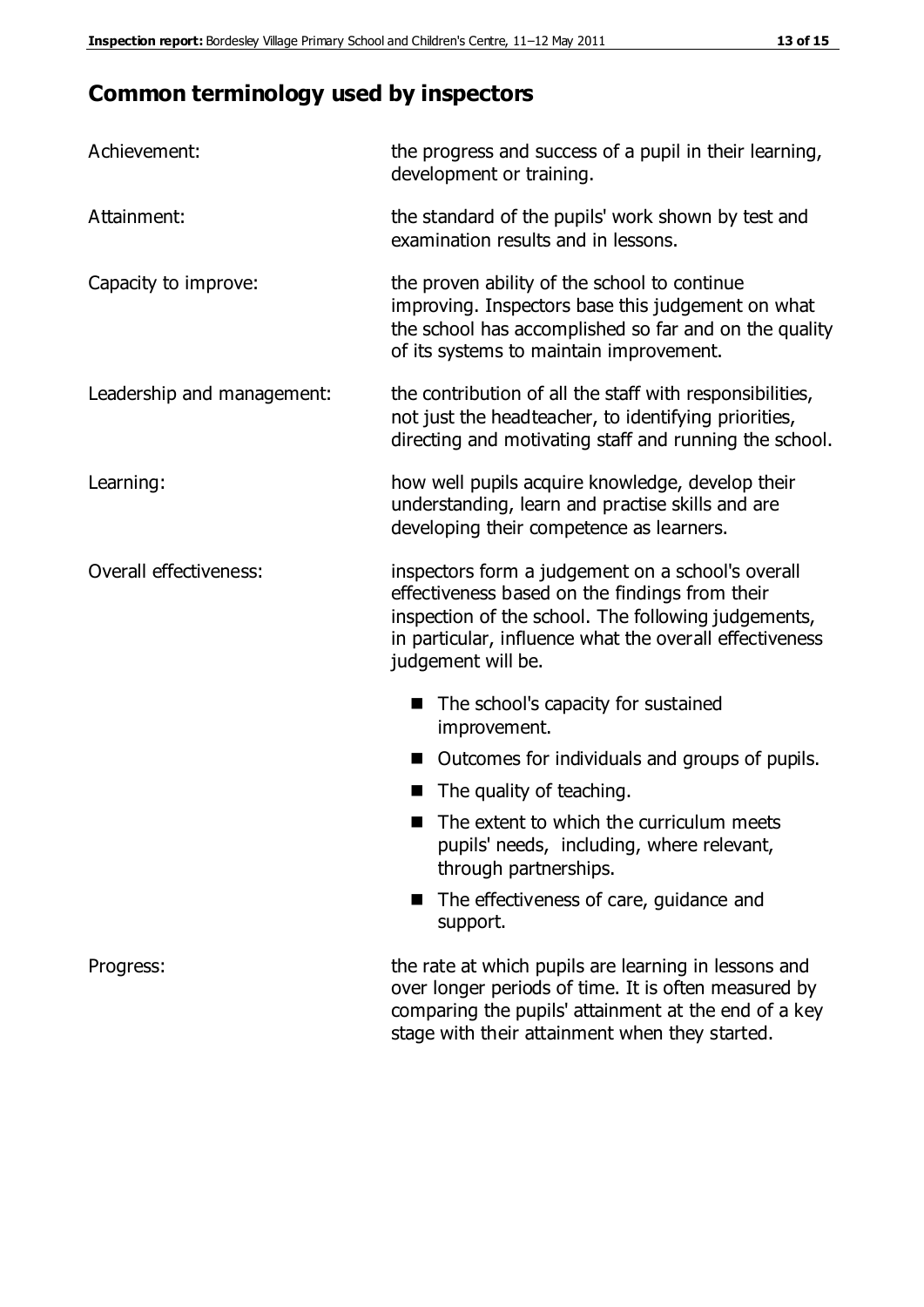#### **This letter is provided for the school, parents and carers to share with their children. It describes Ofsted's main findings from the inspection of their school.**

13 May 2011

#### Dear Pupils

#### **Inspection of Bordesley Village Primary School and Children's Centre Birmingham B9 4NG**

Thank you for the help you gave us when we visited your school. Many thanks also to those of you who completed the questionnaires. The inspectors enjoyed meeting and talking to you, as well as observing some of your lessons.

You go to a satisfactory school. This is an important achievement because the last time your school was inspected in January 2010 the inspectors gave your teachers, what we call, a 'notice to improve'. This means that your school has improved and that you are now learning better. We were pleased to see you behave well and improve your attendance. The teaching has also improved and is now satisfactory, which is helping many more of you to work towards the standards that you are expected to reach in reading, writing and mathematics. The headteacher, staff and governing body have made improvements since the last time your school was inspected, but there is still more to be done to make your school even better.

Inspectors have judged that you should still be doing better with your reading, writing and mathematics even though the inspectors have recognised some improvements since your last inspection. We have asked your teachers to provide you with more mathematics work in lessons that challenge you so that the problems you are asked to work out are not too easy but just right for all of you. We would also like teachers to make more regular checks to make sure you all reach your mathematics learning targets. The inspectors have also asked your teachers to give you more time in lessons to practise, edit and improve your writing, especially to improve your spelling and punctuation. Inspectors noticed that many of you enjoy reading but would like your teachers to give you more opportunities to read widely, including more books and space for you to research, for example, in the library. We have also asked the headteacher and governing body to improve the way the Nursery and Reception classes are managed to make sure all the children can do as well as they can.

You can all help too by carrying on trying hard and keeping up your much improved attendance. We wish you every success in achieving your very best.

Yours sincerely

Charalambos Loizou Her Majesty's Inspector